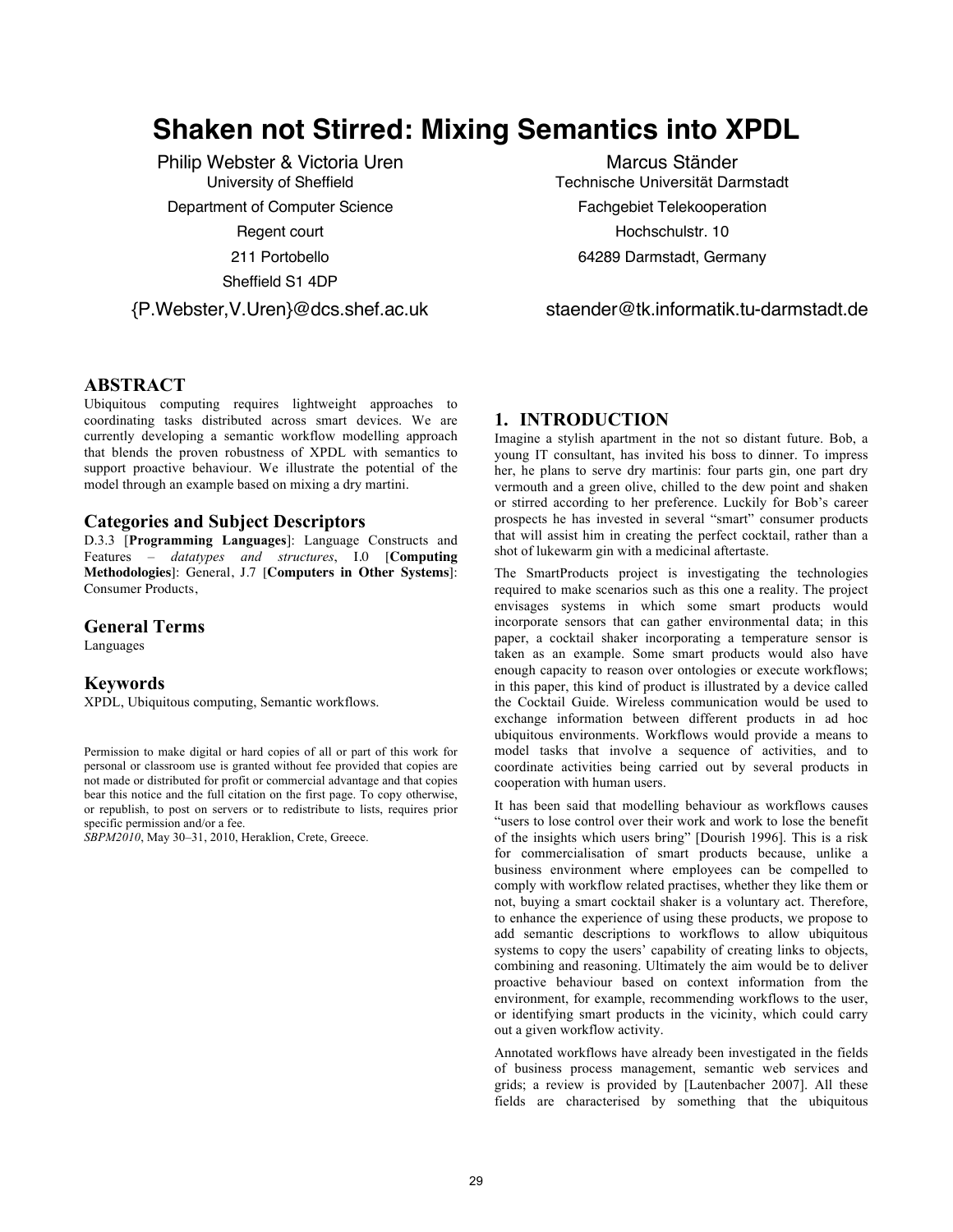computing environment we have described notably lacks, which is access to industrial strength computer processing power. By contrast SmartProducts' technology needs to be deployed on consumer products. This means that cost is a major factor in the selection of electronic. Even a component costing one euro would significantly increase the final cost of some smaller smart products. These commercial considerations mean that, for the purposes of current research, we are aiming at working with gumstix (http://www.gumstix.com). Gumstix is an open source specification for a computer on a circuit board about the size of a stick of chewing gum. The targeted gumstix have a 600 MHz processor and 256 MB of SDRAM [SmartProducts D6.2.1], Although the actual electronics used when products go into production would most probably not be gumstix, they provide a readily available research platform of about the right size and complexity.

Running a workflow execution engine on a gumstix platform is a big leap from current standards, and in this example we assume that the workflow execution will be controlled by the PDA device which hosts the Cocktail Guide. Our first step towards achieving semantic workflows executing on small devices has been to develop a lighter weight modelling approach than those that currently exist. This paper presents the work we have done so far.

Section 2 discusses related work, especially work on semantic annotation of workflows. Section 3 presents the details of our proposed approach, with discussion of some of the design choices that were made. Section 4 illustrates functionality the annotated workflows should support using the running example. In Section 5 we present conclusions.

# **2. Related Work**

Modeling task related behavior has been studied extensively because of its obvious commercial importance. Methods that have been considered include task models such as GOMS [Card 1983] and CTT [Paterno 1997], graph models including Petri Nets [Salimifard 2001], and process definition languages like BPEL [IBM 2007] and XPDL [WfMC 2008]. Since especially the latter ones have been standards for some time now, they are often used as bases for manual, semi-automated or fully automated systems. In the literature there are basically two different concepts for such process models: *business processes* and *workflows*. The term "business process" thereby describes processes that are focused on high level descriptions, where objectives play an important role, while the term "workflow" slides more into the direction of grid computing, which is much more close to technical details of the environment. Due to the kind of processes in smart environments, we stick to the term workflow.

There are many related projects, which are using workflow technology combined with semantic information. DEMAC [Kunze 2006] for example uses DPDL, an extension of XPDL. DPDL allows annotations about required devices to be attached to the different participants of a workflow and thus allows the system to choose appropriate devices during runtime. A possible problem with such an approach can appear if something changes, e.g. a new device with previously unknown capabilities is deployed in the environment. Suddenly the annotation could be unsuitable, since it no longer describes the best suitable product.

The SmartProducts approach is similar in some respects to the approach taken by Kunze, Zaplata and Lamersdorf [Kunze 2006] in that cooperation between devices is emphasised over orchestration of participants or services. It is expected that control of process execution will be transferred between the participating devices, rather than being managed by a centralised workflow execution engine. The SmartProducts consortium agreed with the statement by [Kunze 2006] that a centralised engine may become a "single point of failure" and potentially become a "bottleneck during execution time". All Smart Products developed for the project communicate over local wireless networks, and may have low communications bandwidth. SmartProducts differs from DEMAC in that the process definitions are not transferred from device to device as execution progresses. Consequently, the transactional and error handling additions made to XPDL in DEMAC are not required in our case.

SUPER (http://www.ip.super.org) is an integrated project providing tools to support the creation and execution of semantically-enhanced workflows. The SUPER project also uses annotations to provide additional information in workflows. They use links to ontologies, goals, web services and more [SUPER 2009] to allow semantic workflow composition, relate input/output to their ontology and allow inclusion of web services.

The project provides an Eclipse-derived editor based on the WSMO Studio editor (http://www.wsmostudio.org/) called BPMO Editor [Dimitrov 2007] which allows a user to create workflow process definitions using BPMN (Business Process Modelling Notation) or EPC (Event-driven process chain) or to load existing process definitions in these formats and to then add semantic annotation to components of the model, based on individuals from an OWL (Web Ontology Language) ontology definition. Process definitions created using the BPMO editor are then converted to BPEL by a plugin for execution on a workflow execution engine. However, this approach is closely connected to the software composition of different services and not to the distribution of workflows on different products, having limited resources, e.g. being able to execute one workflow at a time only.

The approach to process definition, annotation and execution in SmartProducts differs from the work presented for SUPER in a number of areas. The foremost difference is the human-centric approach that is central to the SmartProducts platform - products are intended to assist a human user to complete a task rather than being a set of services to be orchestrated. BPEL has weaker support for human participants - this was added initially as a vendor extension (BPEL4People), whereas BPMN and the XPDL serialisation format have human participant capabilities included as standard. This difference in scope between BPEL and BPMN affected the choice of execution engine, and had knock-on effects on the choice of process definition languages and tools that could be used without incurring complexity and performance issues.

Beyond the human participant emphasis, technical reasons also influenced the selection of a non-BPEL engine. SmartProducts uses a workflow execution engine that can execute BPMN (serialised as XPDL) directly, thus eliminating the need for a BPMN-to-BPEL translation layer. Much research into BPMN to BPEL translation has been done, with emphasis on various techniques for preserving the characteristics of a BPMN process diagram when converted to a BPEL executable model. Depending on the modeling style used when creating a BPMN diagram, the resulting BPEL produced by a conversion algorithm may have increased complexity (Recker, J. C. M., 2006) and associated loss of human comprehensibility, due to the conceptual mismatch between the two languages. The solution preferred by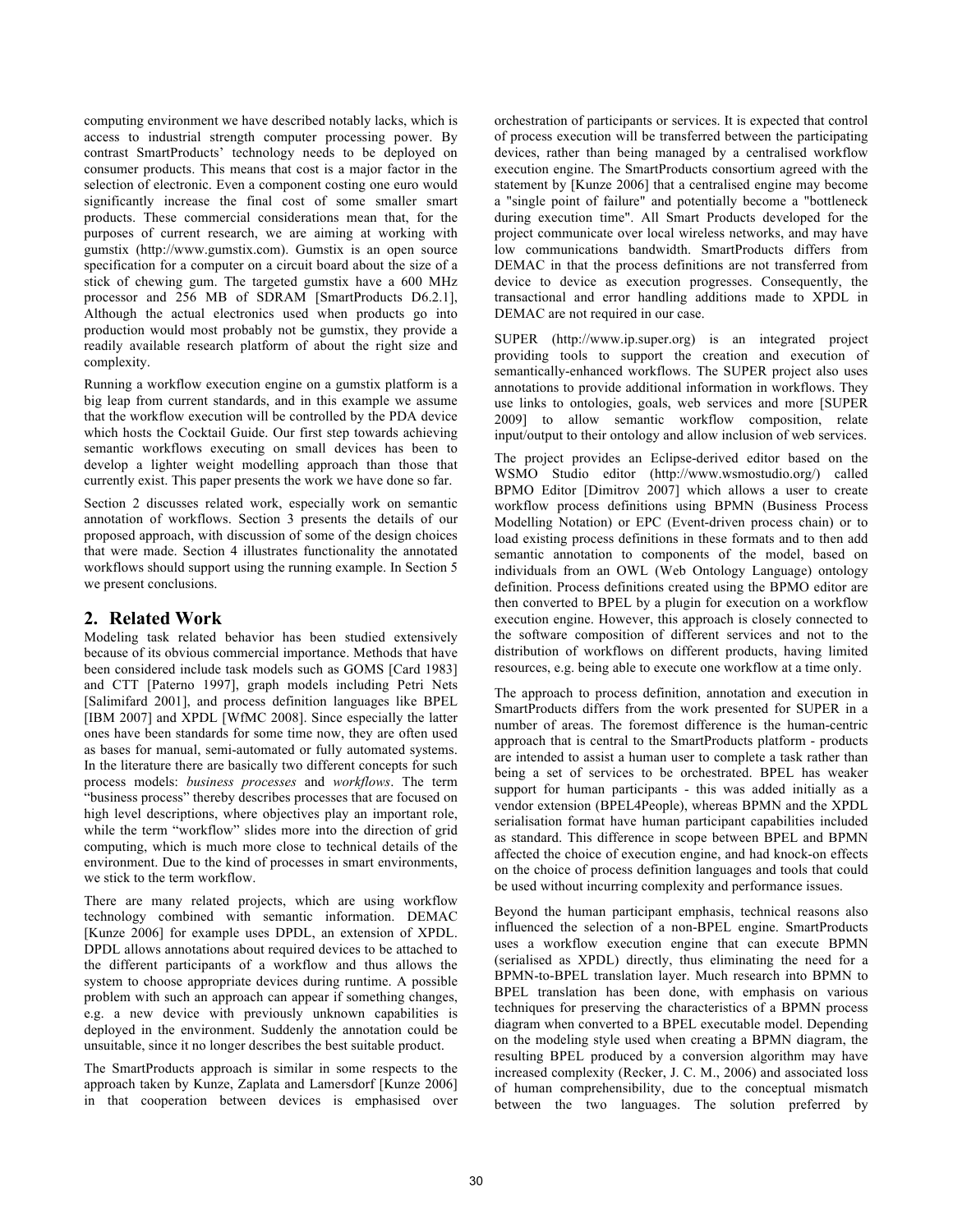SmartProducts was to use XPDL as the serialisation format for BPMN process diagrams, and also as the execution format processed by the workflow engine. This eliminated the complexity issues that would be faced if a conversion were required between the definition and execution phases.

In addition, the BPEL approach places heavy emphasis on the use of Web Services to perform execution of the individual blocks of activity in a diagram, and relies on XML-based formats for service invocation and data transfer. By comparison, the BPMN/XPDL approach allows code to be associated directly with the activities represented in a process definition. In the XPDL model, implementation of remote calls is left to the developers. This was an advantage for SmartProducts, as the platform is intended to run on a distributed set of resource contrsained devices, with no central 'master' process co-ordinator. Typical SmartProducts devices may be smart kettles or smart ovens, and as such will have relatively slow CPUs and small amounts of memory, making efficient methods for data transfer and processing very important. Use of a full Web Services framework would massively restrict the functionality of the SmartProducts devices, as the WSDL and SOAP processing overhead would be much greater than the overhead imposed by the alternative lightweight embedded middleware used in SmartProducts. Each device can execute relevant portions of a process directly in a small and functional embedded workflow execution engine, with inter-participant communication achieved via the use of a communication middleware layer (MundoCore) which is also embedded on the devices.

Thus, while the SUPER project's implementation was guided by the requirements imposed by the aim to satisfy the needs of large enterprises seeking to control and monitor commercial business processes on centralised workflow execution servers, the SmartProducts implementation is aimed at a radically different environment: clusters of small devices working together with a human user to achieve goals specific to the human user participating in the process - with the added flexibility that the human can influence the execution path and non-human participant binding dynamically during process execution, rather than at process definition time.

Further approaches like NEXUS (http://www.nexus.unistuttgart.de) or ASTRO (http://astroproject.org) also provide the ability to use semantic information. Unfortunately central workflow management or missing possibilities to describe the elements of a workflow flexibly enough make them not completely suitable for our SmartProducts setting.

# **3. SEMANTIC WORKFLOW MODEL**

In this section we detail the semantic workflow model and discuss our design decisions.

# **3.1 The Process Definition Language**

One of the central issues in creating smart environments is the modeling and handling of processes. These processes require a semantically well defined language allowing developers to define for example the organizational structures of the different steps, the participants or how to use automation capabilities of some smart product. Thus, process descriptions range from a very high level view down to very system specific details. Regarding the established standards for process modeling, like BPEL [SRC], JPDL[SRC] or XPDL [WfMC 2008] it has shown that XPDL is a

suitable base for such descriptions [Kunze 2007]. The development is eased since XPDL supports many workflow patterns, which are often used while modeling, directly [van der Aalst 2003]. Further, since XPDL is based on the business process modeling notation BPMN [OMG 2009], the workflows can be visualized using standardized human readable graph visualizations. There are several open source editors available (e.g. JaWE), which help developing the workflows. During runtime, this visualization eases tracking of the current state of a workflow. Using the XPDL standards also allows developers to embed their own code into the workflows and thus automate processes by directly steering certain hardware or call own software from within the workflow. To further extend the power of the language, the WfMC has designed XPDL to be extensible. There are tags like the ExtendedAttributes, which can be used to append data to different parts of the workflows.

Consequently, our proposed model is an extension of XPDL using semantic annotation to link in the ontologies. This approach aims to blend the power of semantics with the proven capabilities of XPDL.

# **3.2 Role of Rules**

In a first step, the workflows get annotated with information concerning when to start that workflow. Usually there are two possible ways to automatically start a workflow: (1) having a big workflow that permanently runs and that covers every possible situation and then starts sub workflows or (2) trigger workflows from outside. Basically both opportunities are based on the definition of a set of rules. In our approach we directly attach these rules to the headers of the workflows. The purpose of attaching annotations and trigger rules to the workflow itself is data transfer. It packages the semantic, non-semantic and workflow information together so that they can be conveniently stored, e.g., on a new smart product when it is shipped or on a website that provides new workflows to smart product owners. The workflows can be treated as simple XPDL and, if more powerful computing facilities are available, semantic annotations and rules can be transferred to them for reasoning.

At the time of writing, the rule language that will be used for the SmartProducts infrastructure remains undecided: the web standard SWRL (http://www.w3.org/Submission/SWRL/) and Jess (http://www.jessrules.com/) are candidates. To minimize computational requirements, it is likely that a forward chaining rule engine will be used.

The format of rules will be determined by the reasoner selection but we can assume for the purpose of discussion that they may take a form such as:

#### IF (conditions) THEN (parameters)

Where the conditions are Boolean expressions containing context values from the SmartProducts environment and the parameters are optional context values that identify additional data that the workflow may require during its execution.

Workflow identifiers are not explicitly included in the definition of rules given above. This is deliberate – the SmartProducts platform will be used in environments where devices from multiple product vendors co-operate to complete a process. Each vendor may choose to include a number of process definitions with their product, and vendors may not conform to a restrictive set of rules for defining workflow identifiers. For this reason, the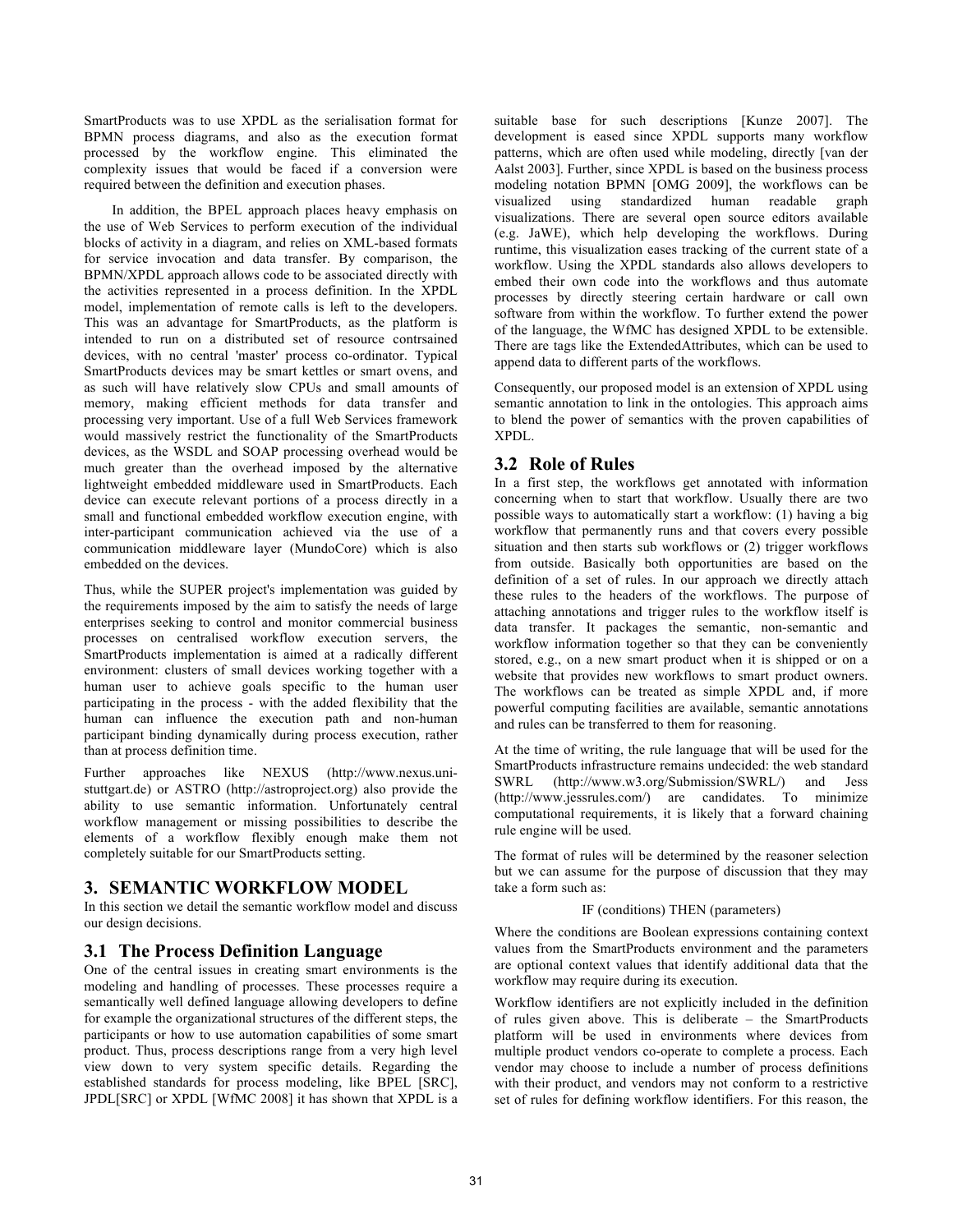SmartProducts runtime will generate the identifiers used by the process execution engine, eliminating the possibility of conflicts by ensuring uniqueness. Vendors may still include their own workflow identifiers, but these will not be the ones used during execution.

All trigger rules will be removed from the process definitions and stored elsewhere, in the trigger component, while the workflows themselves will be located in a process repository. Workflow identifiers will thus be made unique within a SmartProducts environment without the need to impose restrictions on vendors.

For the initial design, we reuse the concept of formal parameters used in the XPDL standard. When the workflow is started, socalled actual parameters are mapped to the formal parameters, allowing the execution engine to pass required information, like the user that issued a workflow. Since these parameter signatures form the "interfaces" of the workflows, they can later be described by standards like the Web Service Description Language (WSDL) to allow workflows to be used more dynamically.

We have identified two situations in which rules are required. The first is for recommending workflows. This will happen outside of the workflow engine. Therefore rules of this type will be added to workflows as annotations so that they can be extracted and reasoned with to determine the proactive behaviour in the ubiquitous environment. The second situation concerns rules that are required in order to control the flow of an executing workflow. XPDL already has facilities to add rules of this kind to transitions. We propose to reuse this feature rather than add semantic rules to transitions.

The workflow triggering rules should support the proactive recommendation of workflows to the user. Default rules for the triggering of workflows may be attached to workflows when they are originally created and shipped to the user. A default rule for the dry martini could be that it should not be recommended before 6pm or to anyone under the age of 18. Individual users may wish to supplement these default rules with personal preferences, for example permitting the suggestion of cocktails from midday onwards at weekends and on holidays or, for users who abstain from alcohol, rules that ensure they are only offered nonalcoholic cocktails.

### **3.3 Annotation**

Annotation provides the opportunity to add both semantic and nonsemantic metadata. This could be of the following kinds:

- URIs (linking to instances of an ontology) (semantic)
- Locally defined tags, required because an ontology will never be complete (could become semantic if fused with the ontology)
- Snippets of text that could be presented to the end user during workflow execution (not semantic)
- Links to other resources such as images (not semantic)
- Rules (semantic)

The annotation approach that we propose uses existing XPDL conventions. In principle we make use of two different kinds of information when processing a workflow. Informational metadata such as required capabilities of a product, semantic information about the activity, etc. and information that directly belongs to the information flow of the workflow, like text, names, or links to

images. While the metadata is put into extended attributes, internal data is stored in workflow variables.

#### *Adding annotations*

To allow such annotations, WfMC's XPDL standard defines the *ExtendedAttribute* element as follows:

#### *"6.4.14.1. Extended Elements and Attributes*

*The primary method to support such extensions is by the use of extended attributes. Extended attributes are those defined by the user or vendor, where necessary, to express any additional entity characteristics. XPDL schema supports namespace-qualified extensions to all the XPDL elements. The XPDL elements can be extended by adding new child elements, and new attributes."* [WfMC 2008]

Other options within XPDL, such as *ExternalReference*, have too restricted scopes of use. Extended attributes are a flexible approach that we have used to add semantic annotations by developing a "vocabulary" of different types of extended attributes. They can be added to any kind of XPDL element. Therefore annotations could be added in the workflow header if they apply to the whole workflow or be attached to specific XPDL elements such as activities, applications, participants, performers or transitions if a more precisely scoped annotation is required. However, so far, we are only annotating activities, applications and participants. Performers and transitions should not have to be modeled explicitly for reasons explained below.

The WfMC guidelines imply that it is also possible to define *ExtendedElements*, for example an Application element could be defined for smart product software. However in practice we cannot find evidence of this being done. Therefore we propose to define a vocabulary of extended attributes and guidelines for their use specifying which kinds of elements they can be attached to.

In SmartProducts, lists are used in ExtendedAttributes. This permits multiple values to be added to one workflow element with a given semantic annotation. In practice, this can be used to provide a list of expected tools or devices that could be used by a participant to complete an activity, or it could refer to a list of ingredients to be used for a given step in a recipe.

This approach realizes a SmartProducts metadata element set, which is more controlled than totally free annotations in which any extended attributes could be attached to any element. As a starting point we propose three named extended attributes, PRODUCT CLASS, METADATA and ACTIVTY, which are defined in table 1. The workflow elements these can be attached to are outlined below.

**Participant** – participants that are smart products can be annotated with:

- PRODUCT\_CLASS
- METADATA

The Participant PRODUCT\_CLASS annotation should not be used to provide an exhaustive list of acceptable devices that may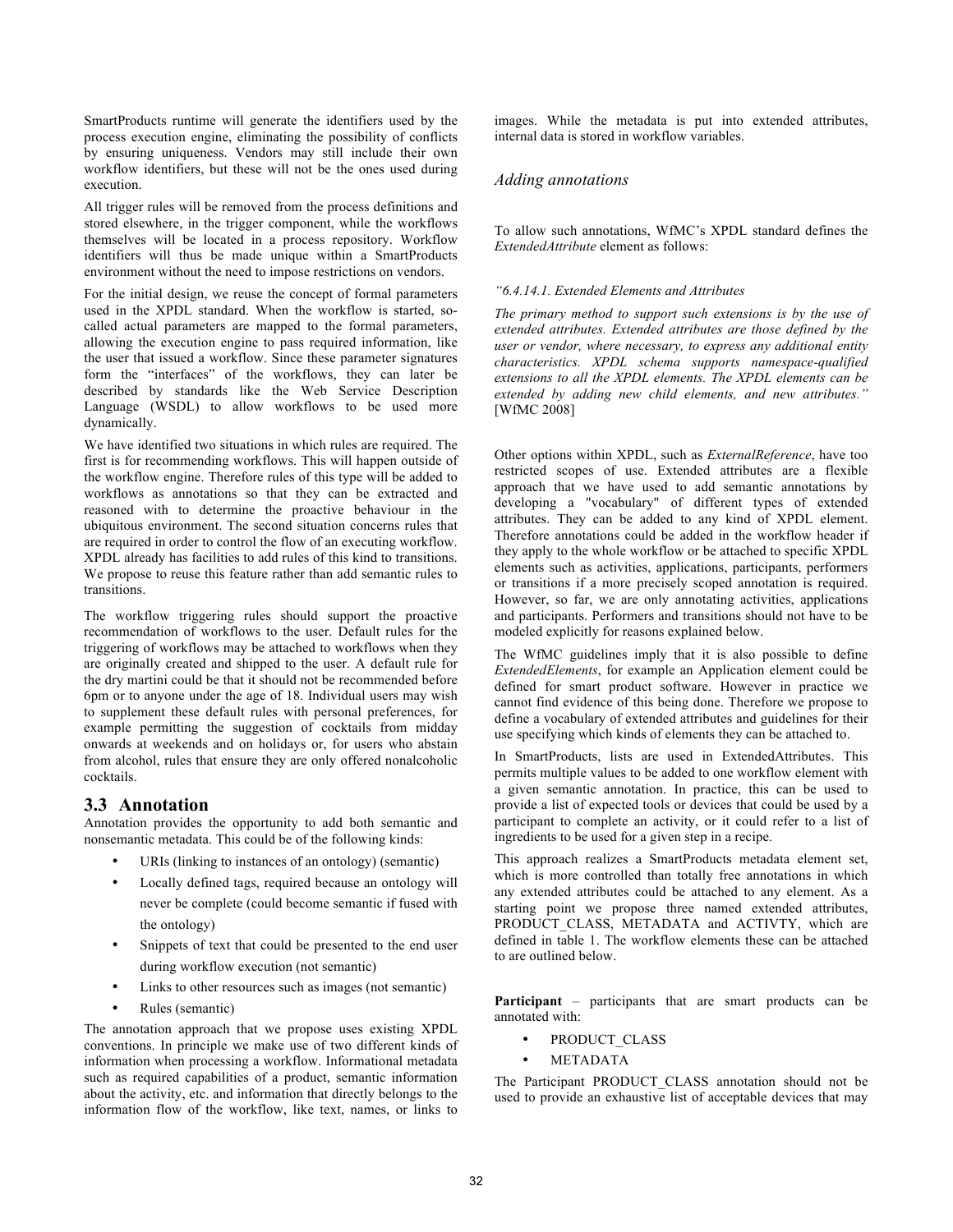be used to perform an activity – rather, it enumerates the preferred devices as envisaged by the process designer. The flexibility of the SmartProducts platform permits users to utilize alternative devices not explicitly defined within the process definition. It may also be possible for a user to use a non-smart device to perform an activity, and if the workflow engine was designed to strictly reject any non-specified devices, the process would be stalled indefinitely in these cases.

**Activity** – activities that are performed by smart products can be annotated with:

- PRODUCT\_CLASS
- ACTIVITY
- **METADATA**

**Application** – applications describing smart products software can be annotated with:

- PRODUCT\_CLASS
- ACTIVITY
- **METADATA**

The XPDL Performer element is not annotated, as this serves only as a link between a Participant and an Actvity (both of which are already capable of accepting SmartProducts annotations). The XPDL Transition element is also not annotated, as the aim of SmartProducts is centred on the performance of activities rather than the flow of the process. The use of expressions as conditions in transitions is considered sufficiently flexible for the project.

It makes sense to have a place in a workflow where people can store trigger rules that they write to define context conditions that would trigger that flow. These could then be extracted from the workflow and added to the Ubiquitous Data Store. We propose the use of ExtendedAttribute to embed a trigger rule into the workflow. In this case the format of the rule is irrelevant from the viewpoint of the workflow and can be handled as a text string.

**Table 1. Definitions of SmartProducts Extended Attributes**

| <b>Annotation name</b> | <b>Description</b>                                                                                                                                                                 |
|------------------------|------------------------------------------------------------------------------------------------------------------------------------------------------------------------------------|
| PRODUCT CLASS          | A product type or types as<br>defined in an ontology.<br>Based on the product<br>class it should be possible.<br>to identify substitute<br>products with similar<br>functionality. |
| <b>METADATA</b>        | An instance or instances<br>from a related domain<br>ontology, excluding<br>products and activities. It<br>supports domain specific<br>annotation.                                 |
| <b>ACTIVITY</b>        | A type of action that is<br>required to complete an<br>activity. This supports the<br>identification of products<br>based on their capabilities<br>rather than their type.         |

## **4. WORKED EXAMPLE**

An example of a typical SmartProducts scenario is presented to illustrate the use of the semantic annotations added to XPDL, and how the SmartProducts platform makes use of this additional information to allow new functionality to be implemented. These examples refer to the workflow which is illustrated in figure 1.

| Saman         | Add gin<br>Add ice<br>Add<br>Garnish<br><b>Em</b> Strain<br>m<br>٠<br>with olive<br>vermouth<br>to mixing<br>into<br>to mixing<br>to mixing<br>cocktail<br>glass<br>or lemon<br>glass |
|---------------|---------------------------------------------------------------------------------------------------------------------------------------------------------------------------------------|
| Mixing device | Shake or<br>stir for<br>30 sec                                                                                                                                                        |

**Figure 1: A workflow for creating a Dry Martini**

# **4.1 Selection of Workflow**

Imagine Bob can remember that the very stylish cocktail favoured by James Bond, includes gin, but he can't remember what it is called. He turns to his Cocktail Guide, a piece of software that is installed on his PDA, and which can handle the execution of cocktail-making workflows. A search for gin quickly pulls up a list of cocktails, which include the ingredient gin. This is possible because the XPDL Activity elements have been annotated with METADATA ExtendedAttributes that draws on a domain ontology that describes the typical ingredients of cocktails.

The following example shows the SmartProducts annotations added to the 'add gin to mixing glass' step in the creation of a dry Martini.

<Activity Id="add\_gin" Name="Add gin to mixing glass">

<Performer>barman</Performer>

<ExtendedAttributes>

<ExtendedAttribute Name=" http://www.smartproductsproject.eu/ontologies/cocktails.owl #METADATA" Value="Gin"/>

<ExtendedAttribute Name=" http://www.smartproductsproject.eu/ontologies/cocktails.owl #ACTIVITY" Value="Pouring"/>

<ExtendedAttribute Name=" http://www.smartproductsproject.eu/ontologies/cocktails.owl #PRODUCT\_CLASS" Value="MixingGlass"/>

</ExtendedAttributes>

</Activity>

# **4.2 Selection of Devices**

The smart devices in Bob's house are wireless enabled. Therefore the Cocktail Guide can recognize which devices are available in the apartment. Each device can broadcast a semantic description, which specifies the kinds of action it can perform and the kinds of contextual information it can provide. The workflows are similarly annotated with semantic metadata which describe the actions required to complete activities and context information required to coordinate the process.

The constrained hardware of ubiquitous computing environments will compel us to keep the reasoning we do lightweight and to prove that "a little semantics goes a long way" [Hendler 2003].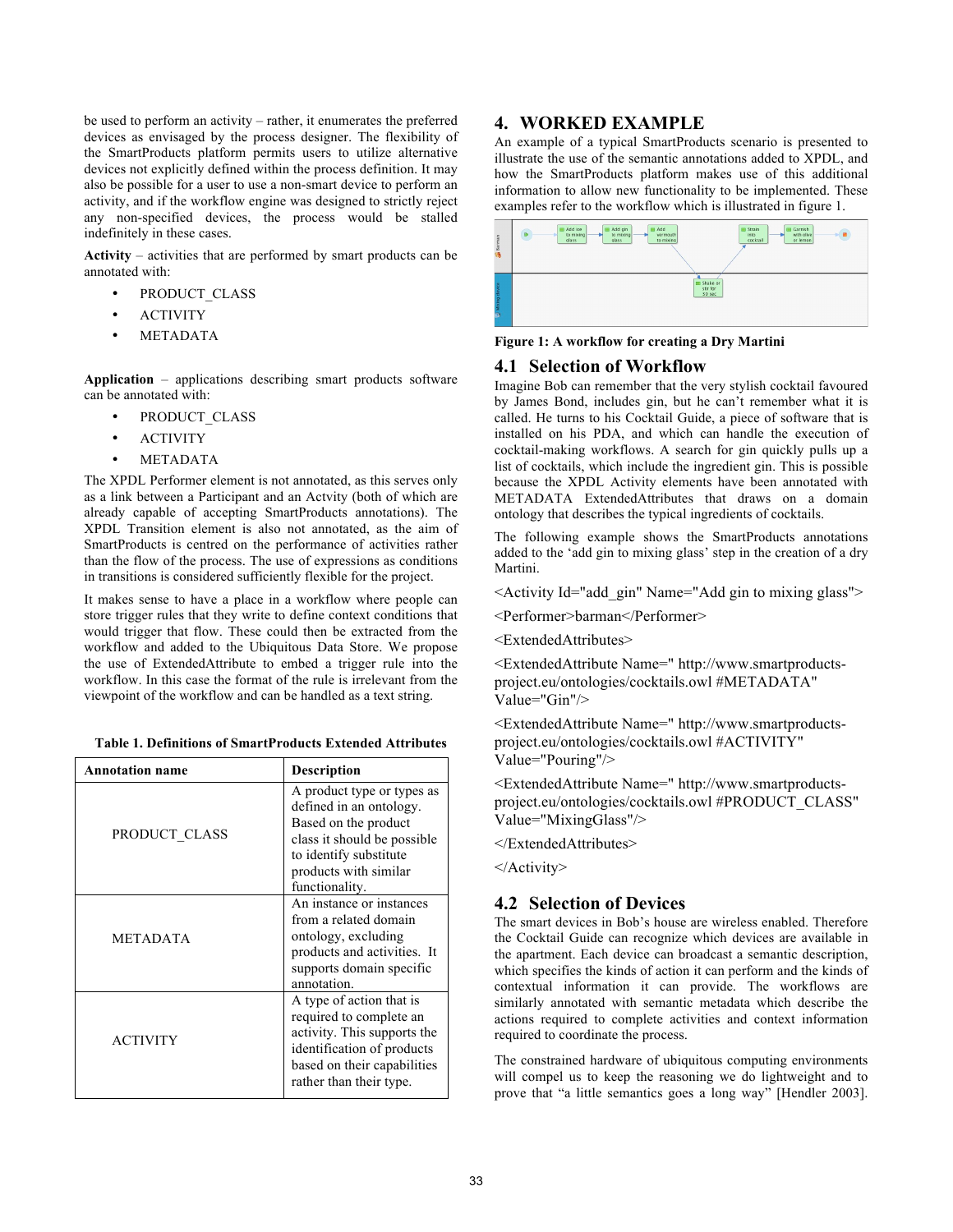The kinds of lightweight reasoning tasks that will be needed are detailed below.

**Semantic Querying:** Semantic reasoning is required to match the needs expressed in the workflow annotations against the capabilities of the devices in the environment. In our running example, Bob's apartment contains two alternative devices for mixing the cocktail: the SmartSpoon and the SmartShaker both of which can perform mixing and detect temperature.

**Mapping:** Just as nobody can be compelled to buy a smart cocktail shaker, nobody can be compelled to buy all their appliances from the same manufacturer (see the discussion on vendor specific rules in section 3.2). Consequently, different appliances with similar capabilities will be described differently. Taking a semantic approach therefore has clear advantages. Ad hoc mapping techniques can be envisaged which could recognize that "Blending" in one ontology is similar to "Mixing" in another.

The example below attaches a metadata URI to a Participant element. The scope of this annotation is restricted to the participant. This example comes from the header of a workflow about making a dry Martini: the annotation identifies that a mixer can be used and that there are two smart activities that may be carried out by a compatible mixer. Here there is a choice between a shaken or stirred Martini.

<xpdl:ExtendedAttributes>

<xpdl:ExtendedAttribute Name="JaWE\_GRAPH\_PARTICIPANT\_ID" Value="Mixer"/>

<xpdl:ExtendedAttribute

Name="PRODUCT\_CLASS"

Value="http://www.smartproductsproject.eu/ontologies/cocktails.owl#Shaker, http://www.smartproductsproject.eu/ontologies/cocktails.owl#Stirrer"/>

<xpdl:ExtendedAttribute

Name="ACTIVITY"

Value="http://www.smartproductsproject.eu/ontologies/cocktails.owl#Stirring, http://www.smartproductsproject.eu/ontologies/cocktails.owl cocktails.owl#shaking"/>

</xpdl:ExtendedAttributes>

# **4.3 Guiding the user**

Bob's Cocktail Guide, can guide him through the dry martini recipe step by step. This will be achieved by using sections of text and images embedded in the workflow, which can be relayed to Bob through his preferred communication screen; in this case the T.V. set in his living room.

The workflow model requires a way in which to store sections of the original text or diagrams. It is common practice in XPDL to store such text in variables using the XPDL element DataFields.

This therefore is the element we propose to use. The example below illustrates DataField syntax.

<xpdl:DataFields>

<xpdl:DataField Id="recipe\_1" IsArray="FALSE" Name="dry Martini recipe">

<xpdl:DataType>

<xpdl:BasicType Type="STRING"/>

</xpdl:DataType>

<xpdl:Description>Take four parts gin, one part dry vermouth and place in a cocktail shaker with ice </xpdl:Description>

</xpdl:DataField>

</xpdl:DataFields>

## **4.4 Incorporating Context**

To be drinkable the dry martini must be sufficiently chilled. The workflow is written in such a way that it will not proceed to the serving step until it has confirmation that the drink has reached the right temperature. Bob's smart cocktail shaker contains a temperature sensor, and the workflow execution engine can make use of this information source.

In general, sensor information can be seen as part of the context and designers of workflows should only need to specify when they react on context changes. In the example above they should only need to define that "*the drink should have the right temperature*". The detailed information regarding what the 'right temperature' means and where this information can come from, should be described in the ontology. The temperature could be measured by different temperature sensors included in or attached to a product, or the user could press a button that acknowledges the action.

However, concerning sensor data there is still an open issue. Thinking of pure OWL annotations it is not clear how best to define ranges of sensor data. Describing that the temperature is equal to 10° Celsius seems reasonable, since this is a single semantic element. Defining variable ranges like 10-20° Celsius or 10-21° Celsius does not fit well into the current schema of annotating with simple semantic elements. Thus, more complex management information may need to be added in the future.

# **5. Conclusions**

A review of the approaches to semantic annotation of process definitions taken so far in existing research led us to conclude that the SmartProducts platform would need to develop a new approach. This approach makes use of the capabilities of a standard process definition serialisation format (XPDL) that also has good support as a language that can be executed by process engines. Semantic annotation functionality was added to improve retrieval of appropriate workflows and to support functionality such as identifying products that can compete a given activity.